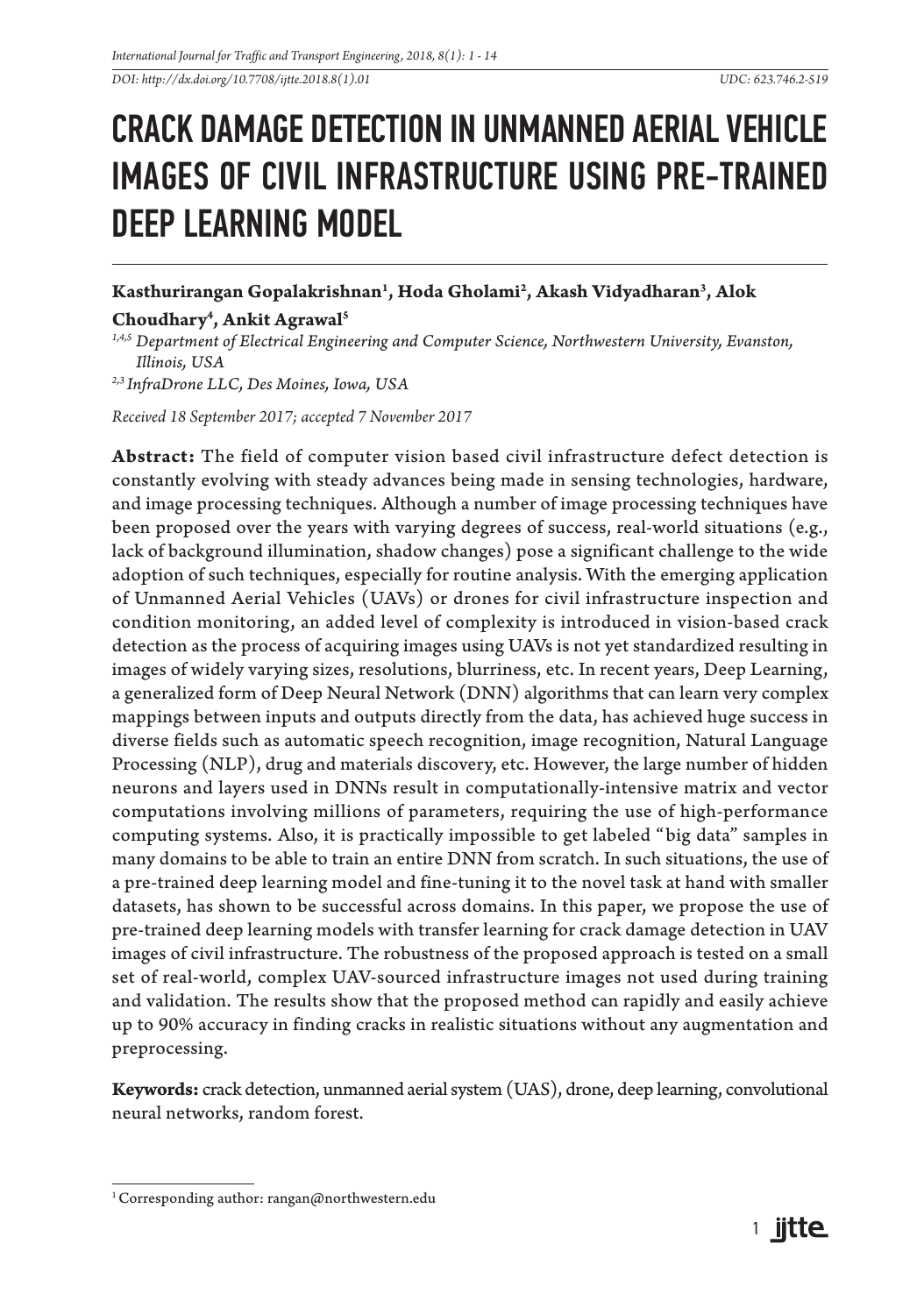## 1. Introduction

The 2017 American Society of Civil Engineers (ASCE) Infrastructure Report Card assigned a 'D' grade for United States infrastructure, which includes bridges, roads, rail, levees, energy, etc. (ASCE, 2017). Efficient condition monitoring strategies can aid engineers in developing appropriate scheduling of infrastructure maintenance and repair activities leading to significant reduction in infrastructure life-cycle maintenance costs. In recent years, Unmanned Aerial Vehicles (UAVs), commonly referred to as drones, are witnessing unprecedented growth and applications ranging from disaster management and construction surveying to infrastructure inspection, etc. (Floreano and Wood, 2015). On August 2, 2016, the White House Office of Science and Technology Policy (OSTP) in the United States hosted the first-ever workshop on Drones and the Future of Aviation to advance and celebrate the potential of UAVs. In this workshop, a series of actions were initiated to promote the safe integration and adoption of UAVs across the US, including \$35 million in research funding by the National Science Foundation (NSF) (which includes research on UAVs for monitoring and inspection of critical infrastructure systems). In this paper, consistent with the common usage, the terms UAV, Unmanned Aerial System (UAS), and drone are used interchangeably and they all refer to the same thing.

The UAVs can be used for a variety of inspection and asset management applications ranging from structural health monitoring of bridges, buildings and wind turbines to the damage assessment of infrastructure after disaster events such as Hurricanes Katrina, Wilma and Ike; Typhoon Morakot; and the 2009 L'Aquila, 2010 Haiti and 2011 Japan Earthquakes. Inspecting civil and transportation infrastructure manually is an expensive and relatively dangerous task. The use of UAV for infrastructure inspection purposes can make this task significantly easier, safer and cost effective (Vidyadharan *et al.,* 2017). Many times a lift or a crane is used to allow manual access to inspect the 'hard to reach' locations where damages may have occurred. UAVs provide the accessibility and flexibility to navigate around complex structure and collect data with equal or higher quality to that collected by manual inspectors. The data collected by UAVs can span across an array of data types such as 3-D rendering using photogrammetry, High Definition (HD) visual imagery, Light Detection & Ranging (LiDAR) scanning, infrared thermography, multispectral modelling and Non Destructive Evaluation (NDE) using Ultrasonic Testing (UT). These methods can be used for monitoring both the microscale and macroscale defects of infrastructures resulting in detailed inventory, survey, and condition assessment of civil and transportation infrastructure systems.

The main challenge for visual inspection of large civil infrastructures using UAVs is to estimate the appropriate distance to be maintained between the UAV equipped with camera and the target to be able to achieve reasonable detection sensitivity (Ellenberg *et al.,* 2014). However, in recent years, the availability of small-size, lightweight, highresolution cameras make it possible for UAVs to acquire HD images of even micro-cracks.

The valuable data such as HD images obtained using UAVs can be used to train machine learning and deep learning algorithms to make the process of identifying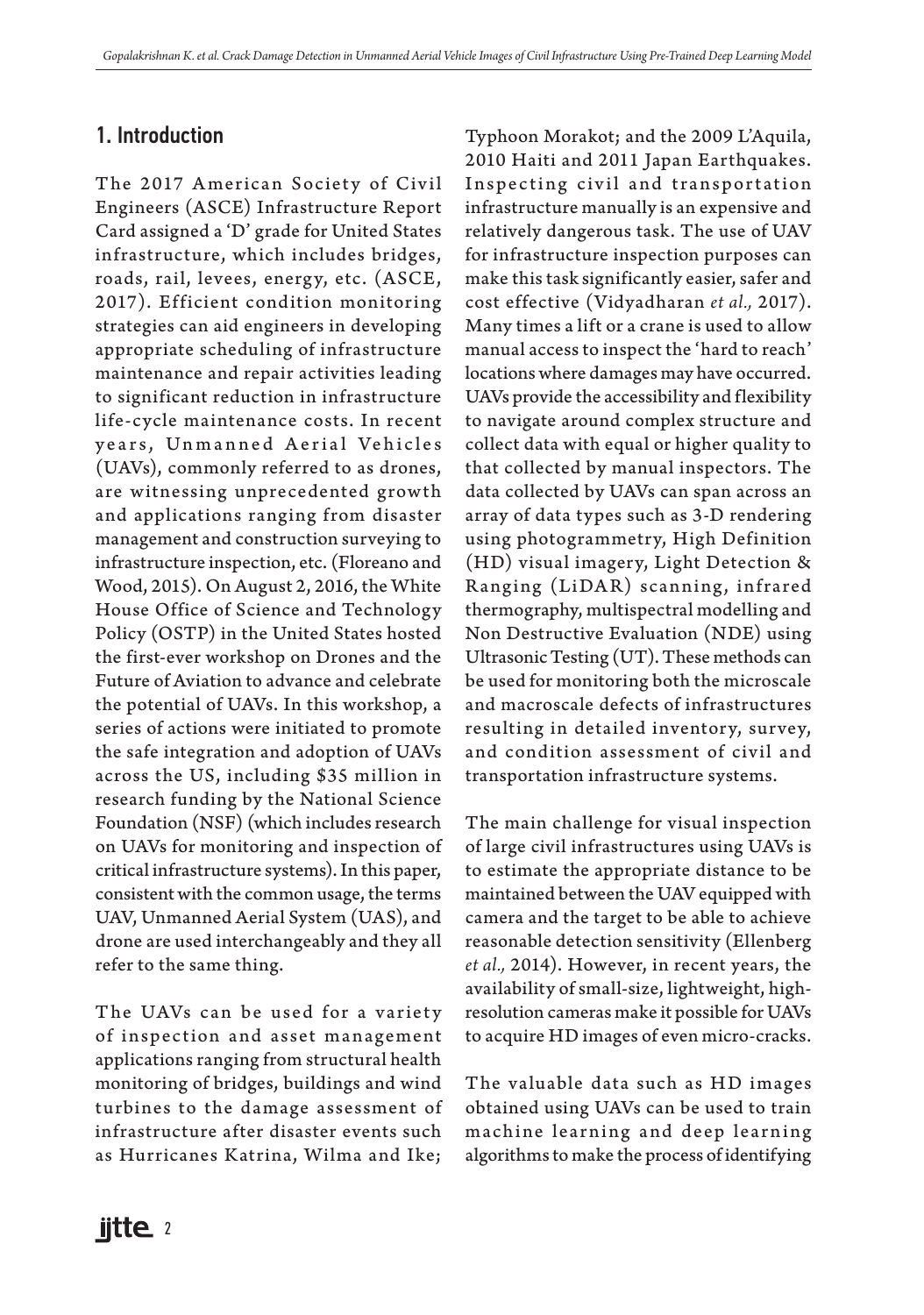defects on the infrastructure from images efficient. Such images collected using UAVs can come from different types of infrastructure such as roads, bridges, silos, wind turbines and concrete walls.

We propose the use of a pre-trained Deep Convolutional Neural Network (DCNN) model with transfer learning for automated crack detection in UAV images. Deep Learning (DL) has recently been used for road crack detection but since it typically requires large amounts of labeled training data, here we propose the use of pretrained DCNN with transfer learning for automated crack detection, and demonstrate its advantages. The rest of the paper is divided as follows. A review of state-of-theart vision-based automated crack detection methods is discussed first, with specific focus on UAV visual inspection, under Related Works followed by a brief introduction to the concept of DCNN with transfer learning for cross domain image analysis. The Research Study is then presented which includes description of the datasets used, the proposed methodology, the experiments carried out and the results.

## 2. Deep Learning in UAV based Visual Inspection: A Brief Review

The rapidly ageing civil infrastructure systems pose a serious challenge to the safe operations, structural and functional health management, especially in the context of ever-increasing budgetary constraints faced by system operators. In recent years, the UAVs have emerged as a time-saving and cost-effective alternative for carrying out vision-based real-time Structural Health Monitoring (SHM) through full field mapping of large civil structures (Sankarasrinivasan *et al.,* 2015). Pereira and

Pereira (2015) proposed embedded image processing system implementations for automatic recognition of cracks in building facades using UAV images. They concluded that a combined aerial-based and groundbased detection approach would prove to be a viable approach: the embedded particle filter on the Raspberry-Pi in UAV can be used for preliminary detection of crack, and, if the probability of crack presence is higher, that image would be stored for further processing at the ground station using a Sobel operation filter (Pereira and Pereira, 2015).

(Ellenberg *et al.*, 2014) proposed the use of unmanned multicopter equipped with a 16MP camera for visual inspection of masonry buildings and preliminary detection of cracks. Some challenges arising from roughness of surface, masonry patterns, edges from doors, windows, etc. were reported with the application of an edge detection algorithm to UAV images of masonry walls. To ensure accurate localization of cracks in the images, (Ellensberg *et al.,* 2014) suggested that the angle at which the UAV and gimbal are oriented and the GPS location should all be recorded accurately. Even then GPS readings can be inaccurate due to interference from the structure being observed and one solution to that could be to stay farther away from the structure.

Although machine learning based techniques have been successfully applied to object detection in UAV images in the context of SHM, the use of Deep Learning (DL) for prognostics and damage assessment of civil infrastructure systems is still an emerging area of research, mainly due to the difficulties in generating good quality labeled training image datasets (Sarkar *et al.,* 2016; Yokoyama and Matsumoto, 2017). Some recent studies, not exclusive to the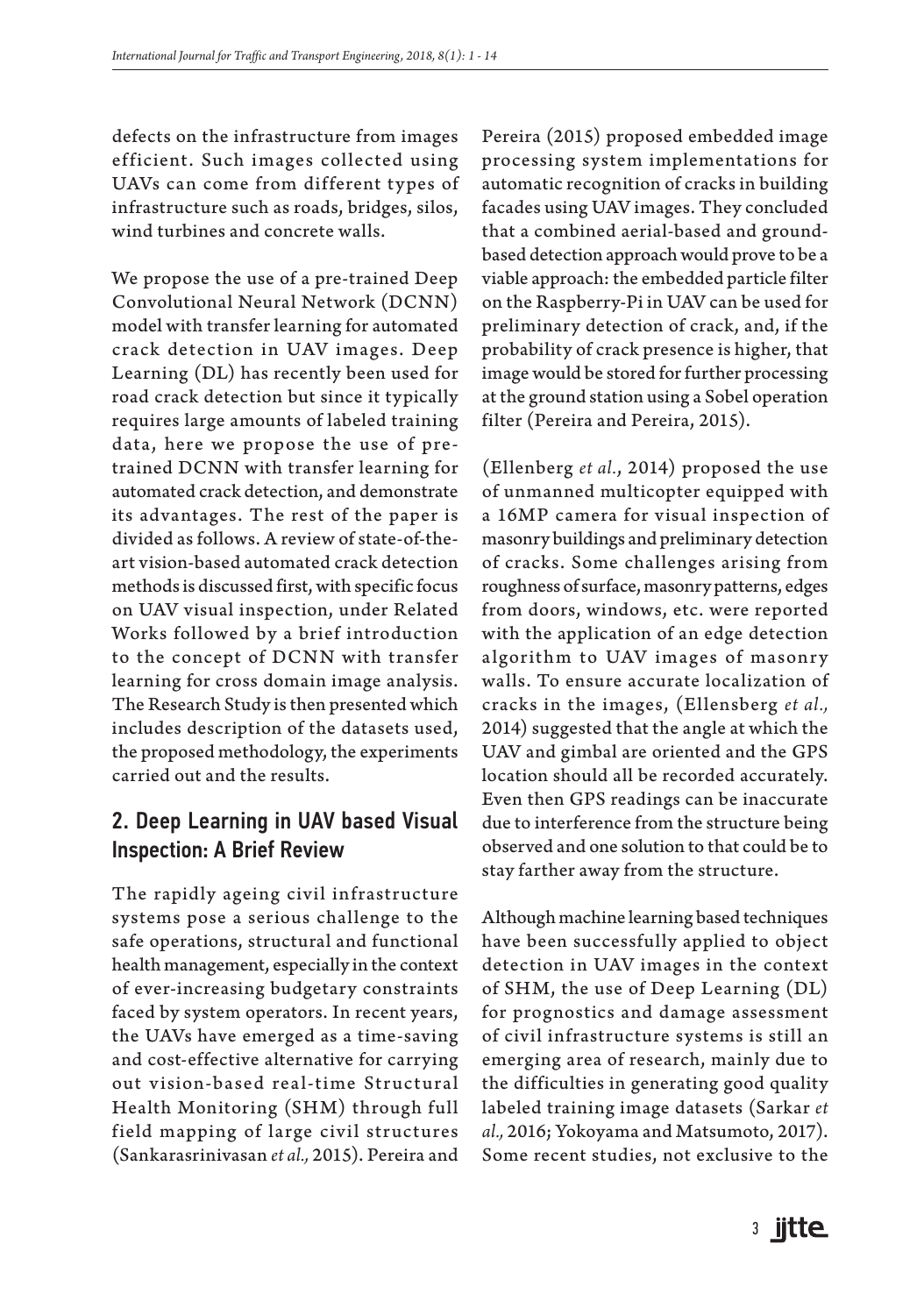SHM context, report on the use of DL for UAV-based applications. For instance, (Lee *et al.,* 2017) proposed a novel object detection method wherein the images captured using the UAV are processed in the off-board computing cloud using the state-of-the-art Faster Regions with CNNs (R-CNNs), while low-level object detection and short-term navigation takes place onboard. They tested their approach with a Parrot AR.Drone 2.0 as a low-cost, lightweight drone in an indoor environment and reported that their hybrid approach is able to approach realtime performance even when detecting hundreds of object categories, despite the unpredictable communication lags resulting from the use of cloud-based computation resources.

More recently, (Carrio *et al.,* 2017) provided a thorough review on the reported uses and applications of DL for UAVs, including the major challenges for the application of DL for UAV-based solutions. Although the UAVs can be equipped with a variety of sensor payloads (such as LiDAR and other nondestructive sensing devices), (Carrio *et al.,* 2017) found that most successful applications of DCNN to UAVs were with respect to visual data (images) owing to the low-cost, lightweight, and low power consumption of image sensors.

# 3. Deep Convolutional Neural Networks and Transfer Learning

Deep Neural Networks (DNNs), more commonly referred to as Deep Learning (DL), employ deep NN architectures to automatically learn hierarchy of features from raw input data without the need for feature engineering (Hinton *et al.,* 2006). Loosely inspired by how the mammalian brain uses different areas of the cortex to abstract different levels of features when given an input percept, deep learning methods are characterized by deep architectures with several hidden layers that allow them to learn many levels of abstraction, as opposed to shallow architectures with 1 or 2 hidden layers (Xie *et al.,* 2017).

(Hinton *et al.,* 2006) proposed Deep Belief Networks (DBNs) with a new unsupervised training method called the layer-wise-greedytraining, which gave rise to the popularity of deep learning methods. Going beyond traditional machine learning and artificial intelligence approaches that depend on human-crafted features, DL technologies, with their ability for automatic highlevel feature abstraction combined with exponential growth of data, have already produced breakthrough results in Natural Language Processing (NLP), speech recognition, computer vision, and materials informatics (Agrawal and Choudhary, 2016). There are four main DL architectures, namely the Restricted Boltzman Machines (RBMs), DBNs, Autoencoder (AE), and Deep Convolutional Neural Networks (DCNNs or Deep ConvNets) (Liu *et al.,* 2017).

DCCNs have shown to be highly effective in processing visual data, such as images and videos. DCNNs take raw input data at the lowest level and transforms them by processing them through a sequence of basic computational units to obtain representations that have intrinsic values for classification in the higher layers (Bai, 2017; Goh *et al.,* 2014). A DCNN typically consists of three layer types (Fig. 1): convolution layers, subsampling layers, and fully connected layers. A convolutional layer is parameterized by the number of channels, kernel size, stride factor, border mode, and the connection table. The convolution layer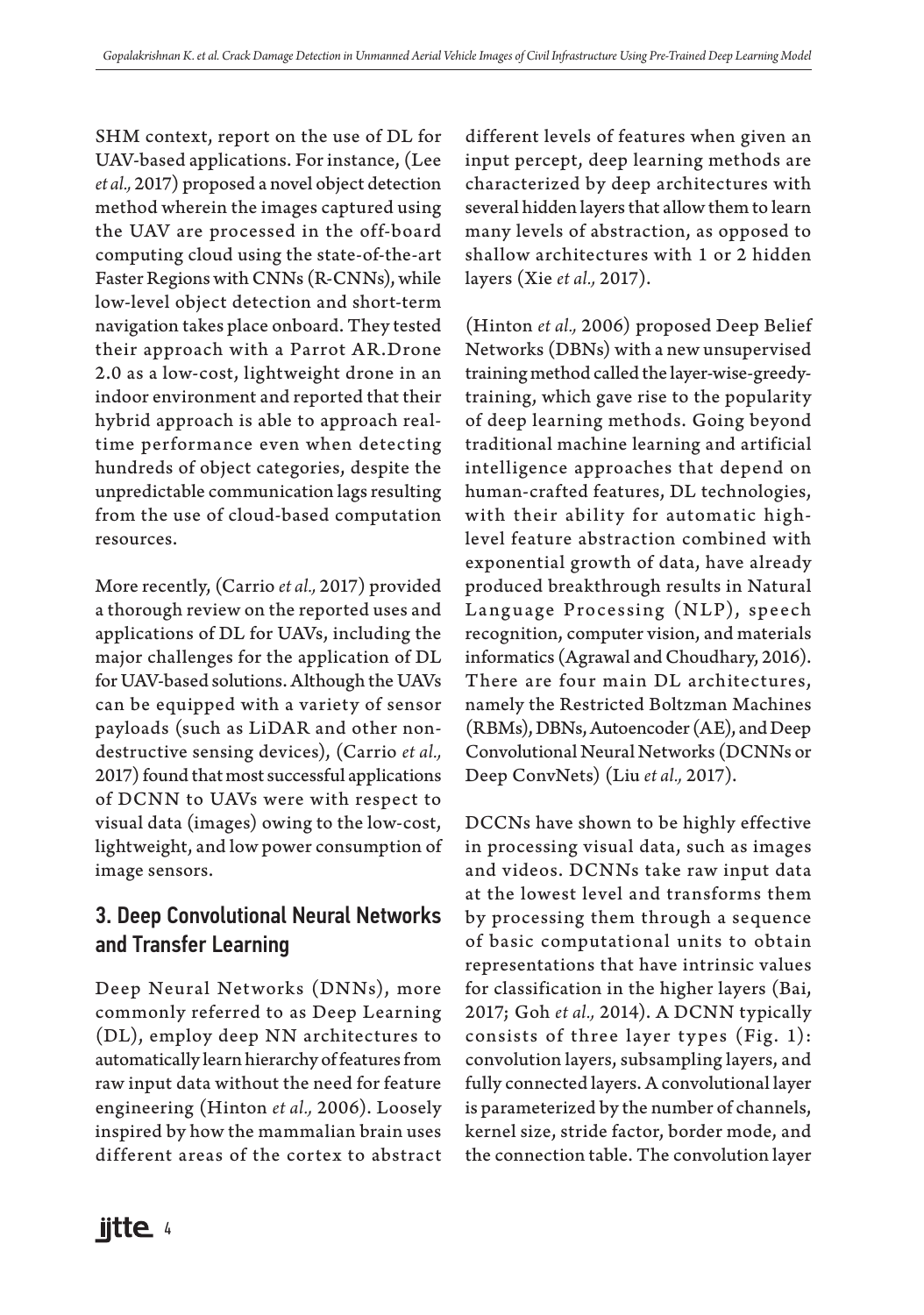takes the input image and applies convolution filter on it to produce the output image or the filter response. Multiple convolutional layers are used to take into consideration the spatial dependencies among image pixels. The subsampling layer is used to make the neural network more invariant and robust. The max-pooling method is commonly used

for the subsampling layer as it has shown to lead to faster convergence and better generalization. It is common to use multiple fully-connected layers after several rounds of convolution, and the resulting structure of the last convolutional layer is flattened before connecting to the following fullyconnected layer.



**Fig. 1.** *A Schematic of Convolutional Neural Network (CNN) Architecture*

DCNNs typically require large annotated image datasets to achieve high predictive accuracy. However, in many domains, acquisition of such data is difficult and labeling them is costly. In light of these challenges, the use of 'off-the-shelf' DCNN features of well-established DCNNs such as VGG-16, AlexNet, and GoogLeNet pretrained on large-scale annotated natural image datasets (such as ImageNet) have been shown to be very useful for solving cross domain image classification problems through the concept of transfer learning and fine-tuning (Shin *et al.,* 2016). In DCNN, representations learned at different layers of the network correspond to different levels of abstractions present in the input images. The initial layers extract edges and color information while the latter layer filters encode shape and texture. The idea behind transfer learning is that it is cheaper and efficient to use deep learning models trained on "big data" image datasets (like

ImageNet) and "transfer" their learning ability to new classification scenario rather than train a DCNN classifier from scratch (Bar *et al.,* 2015). With adequate fine-tuning, pre-trained DCNN has been shown to outperform even DCNN trained from scratch for some medical imaging applications (Shin *et al.,* 2016; Tajbakhsh *et al.,* 2016).

#### 4. Research Study

The goal of this study was to develop a simplified, crack detection model from UAV images of civil infrastructure through the application of deep transfer learning approach. Accordingly, the experimental study involved acquisition of UAV visual data (images containing cracks and no cracks) and the development of automated, UAV-visionbased crack detection system through the application of ImageNet pre-trained VGG-16 DCNN to the UAV images.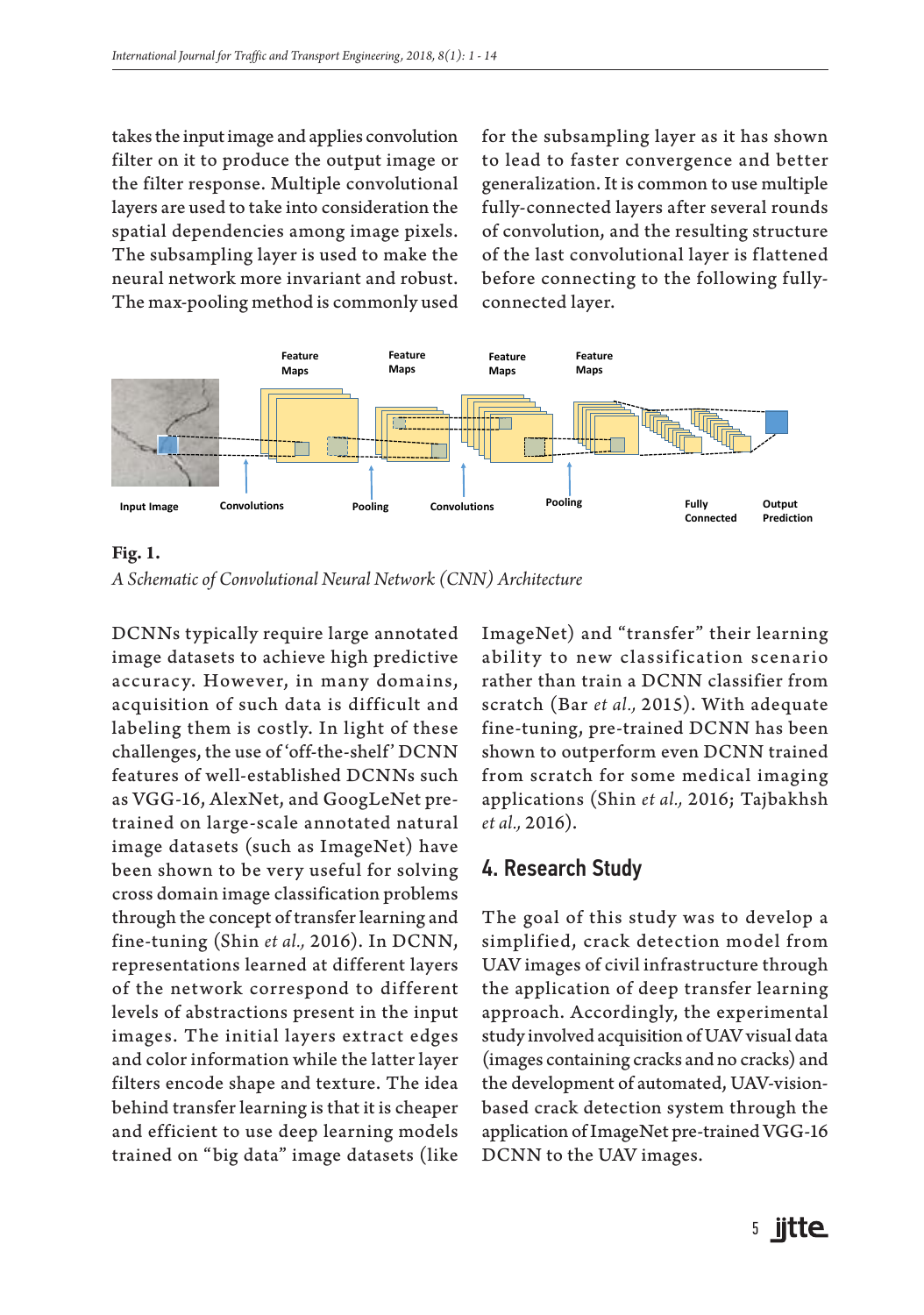# 4.1. UAV Images Dataset

In this study, we used a Hexacopter UAV (Fig. 2) to collect close-up images of few common civil infrastructure systems (like storage silos, local roadways, etc.) due to attributes such as high stability and precise control. This hexacopter was equipped with state-of-the-art guidance and control systems to validate precision controls and enable autonomous flight capabilities so as to minimize the role of a human operator in the loop. It is capable of carrying a payload of 15 lbs with an endurance of 30 minutes. The HD visual inspection is carried out using the Hexacopter-I UAV with a 30 MP high definition Canon EOS 5D Mk IV DSLR camera mounted on a 3-axis rotatable gimbal with live video transmission, which allows the inspector to change the direction of the camera and focus to get better pictures of the defects on the structure. Examples of HD images of cracks and corrosion on different structures, as well as those with no cracks, captured by this camera are shown in Fig. 3 and Fig. 4.



#### **Fig. 2.**

*Hexacopter UAV Equipped with High Definition Camera Used for Visual Inspection in this Research Study Source: authors*

The primary classes of image categorization would be the cracked subset (80 images) and uncracked subset (50 images) of images. The images obtained from UAV can vary based

on proximity to the surface, angle and can be collected more often, thereby allowing for the flexibility of multiple iterations of the same defect present on the infrastructure.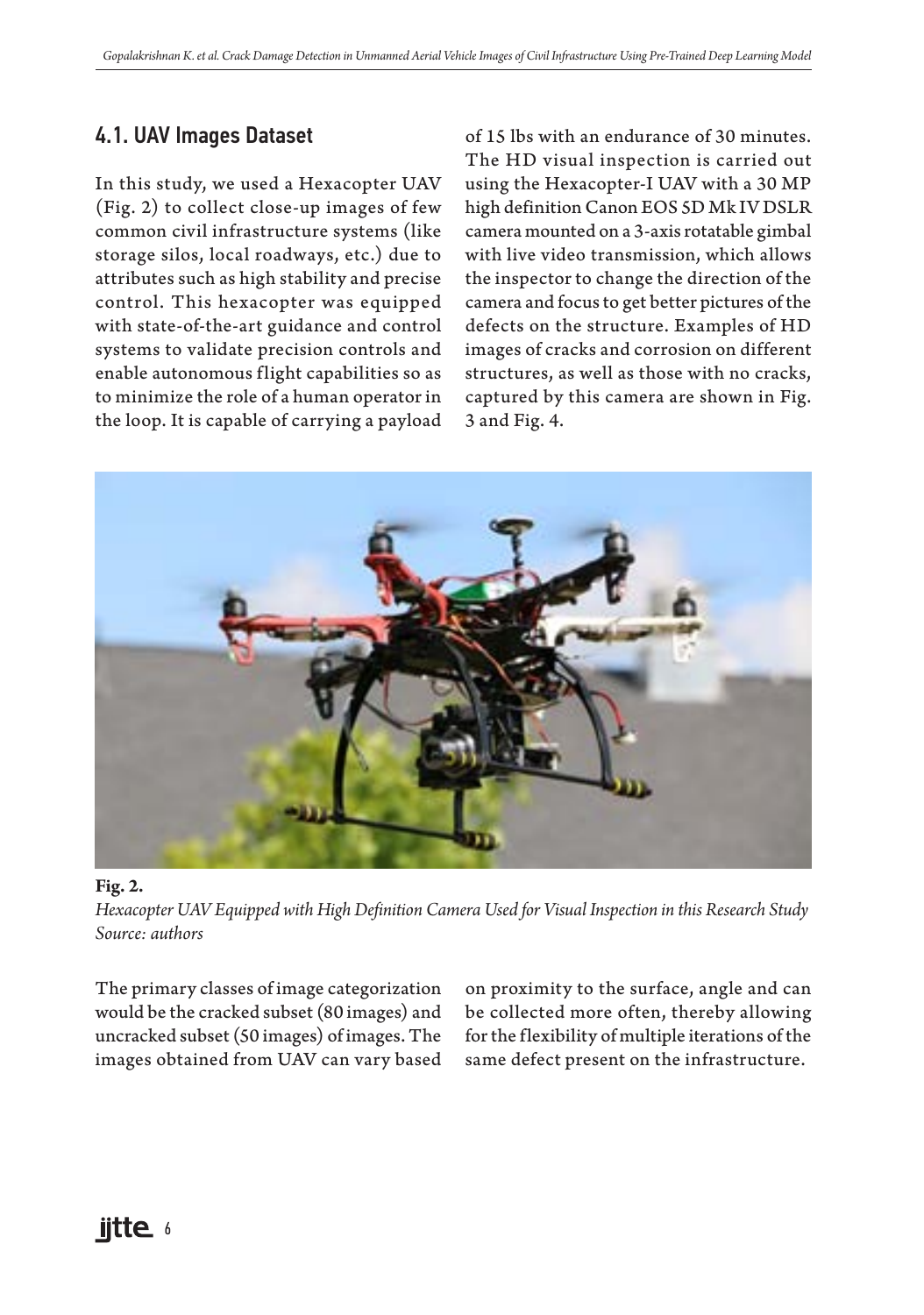

**Fig. 3.** *Examples of UAV Images of Infrastructure with Cracks Source: authors*



**Fig. 4.** *Examples of UAV Images of Infrastructure with No Cracks Source: authors*

## 4.2. Crack Detection Approach Using Pre-trained Deep Learning Model

We used the Keras deep learning framework (Chollet, 2015) that includes pre-trained deep learning models made available alongside weights within Keras Applications. Specifically, we used the Keras implementation of the VGG-16 model (16-layer DCNN developed by the Visual Geometry Group (VGG) at the University of Oxford), with weights pre-trained on ImageNet database in this study (Pal, 2016;

Simonyan and Zisserman, 2014). A schematic illustration of the VGG-16 architecture is shown in Fig. 5. The ImageNet database, built upon the hierarchical structure of WordNet, contains more than 3.2 million cleanly annotated images distributed over 5,247 categories (Deng *et al.,* 2009). Since the pre-trained VGG-16 model has learned to extract features from images that can distinguish one image class from another, they have shown to achieve excellent performance even when applied to image recognition and classification datasets in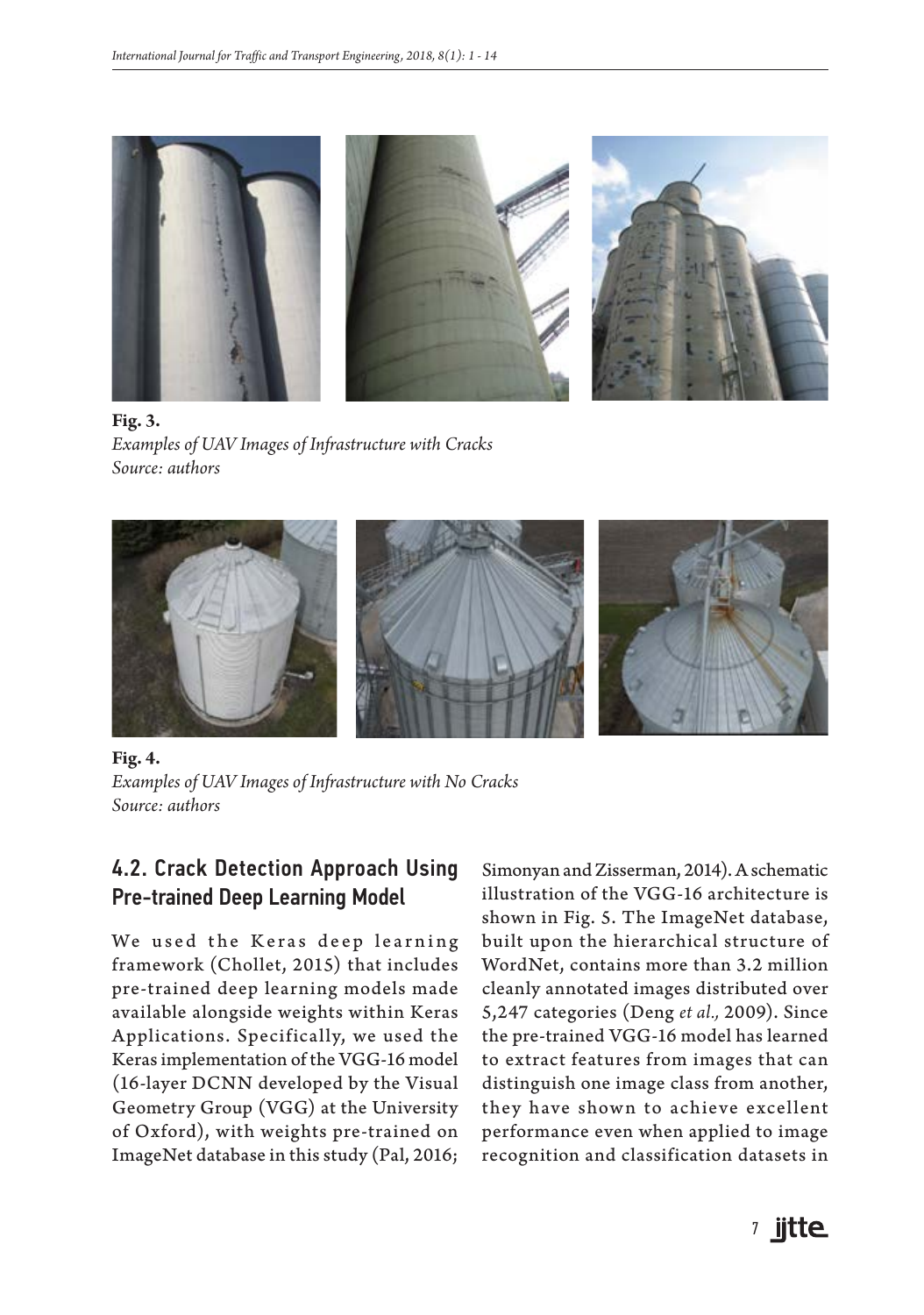other domains (Pal, 2016; Simonyan and Zisserman, 2014). When the fully-connected classifier (or the bottleneck layer) is removed from the pre-trained VGG-16 network, it can be used as a deep feature generator for producing semantic image vectors for our UAV images. These semantic image vectors can then be trained and tested using another classifier (like Neural Networks [NN], Support Vector Machine [SVM], Random Forest [RF], etc.) for predicting the class labels ('crack' or 'no\_crack').



#### **Fig. 5.**

*A Schematic Illustration of VGG-16 Architecture*

## 4.3. Results and Discussion

In this study, the truncated VGG-16 DCNN is used as deep feature generator for our UAV images of civil infrastructure. We train only the final classifier layer using ImageNet pre-trained VGG-16 DCNN features for the extracted semantic image vectors. The overall framework of the proposed methodology is presented in **Error! Reference source not found.**. Various experiments were conducted to assess the pavement crack detection performance of the pre-trained VGG-16 DCNN network with transfer learning. For the final classifier layer, we employ and compare specific machine learning classifiers that have shown promising results in previous vision-based crack detection studies, such as Neural Networks (NN), Support Vector Machine (SVM), and Random Forest (RF). Apart from these, we also included Logistic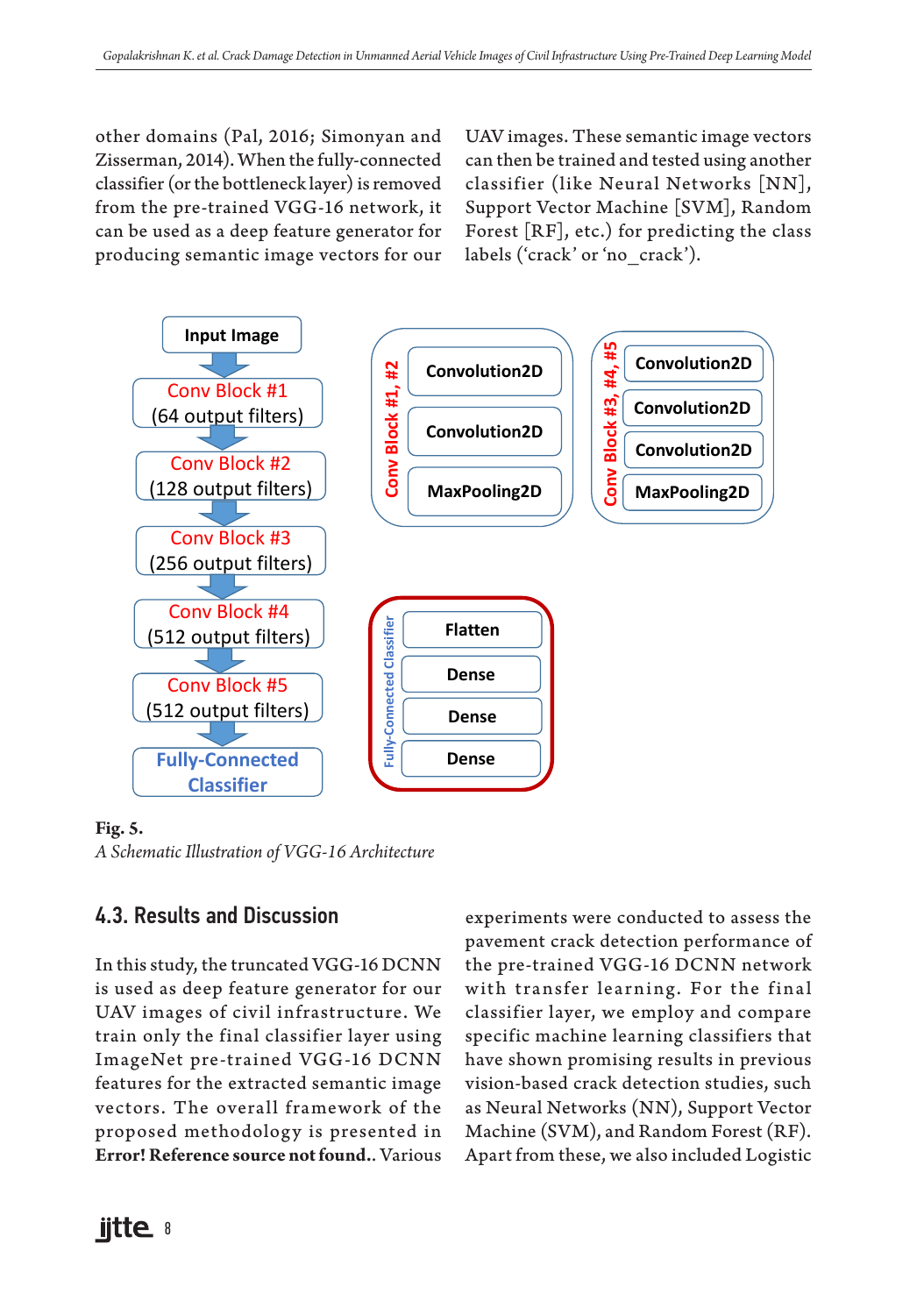Regression (LR) and Extremely Randomized Tree (ERT) (Geurts *et al.,* 2006) in our investigations.

The following designations are used for the various deep transfer learning model configurations evaluated in this study for automated crack detection from UAV images of civil infrastructure (specific parametric values for each of the machine learning classifiers were chosen based on the successful results obtained from a previous study by (Gopalakrishnan *et al.,* 2017)):

 $TL + NN (AM)$ : Single NN layer classifier trained on ImageNet pretrained VGG-16 DCNN features for UAV images (optimizer: 'adam' (AM) as implemented in Keras);

- $\bullet$  TL + RF (300): Random Forest classifier trained on ImageNet pretrained VGG-16 DCNN features for UAV images (number of trees: 300);
- TL + ERT (300): Extremely Random Trees classifier trained on ImageNet pre-trained VGG-16 DCNN features for UAV images (number of trees: 300);
- $TL + SVM (L, 5)$ : Support Vector Machines classifier trained on ImageNet pre-trained VGG-16 DCNN features for UAV images (kernel type = 'linear'  $[L]$ ;  $C = 5.0$ ;
- TL + LR (L1): Logistic Regression classifier trained on ImageNet pretrained VGG-16 DCNN features for UAV images (penalty  $=$  'L1').



**Fig. 6.**

*Overall Framework of the Proposed Deep Transfer Learning Approach applied to UAV Images*

Deep transfer learning was implemented with the Keras (Chollet, 2015) deep learning framework, using a Intel® Core™ i7-5600U CPU on 64-bit Windows® 10 OS. The ImageNet pre-trained VGG-16 DCNN implemented within Keras Applications takes in a default image input size of 224 x 224. Other image dimensions not smaller than 48 x 48 are valid as well. A 224 x 224 image input dimension (which was used in this study as well) results in 25,088 deep transfer learning features that serve as inputs to the final classifier.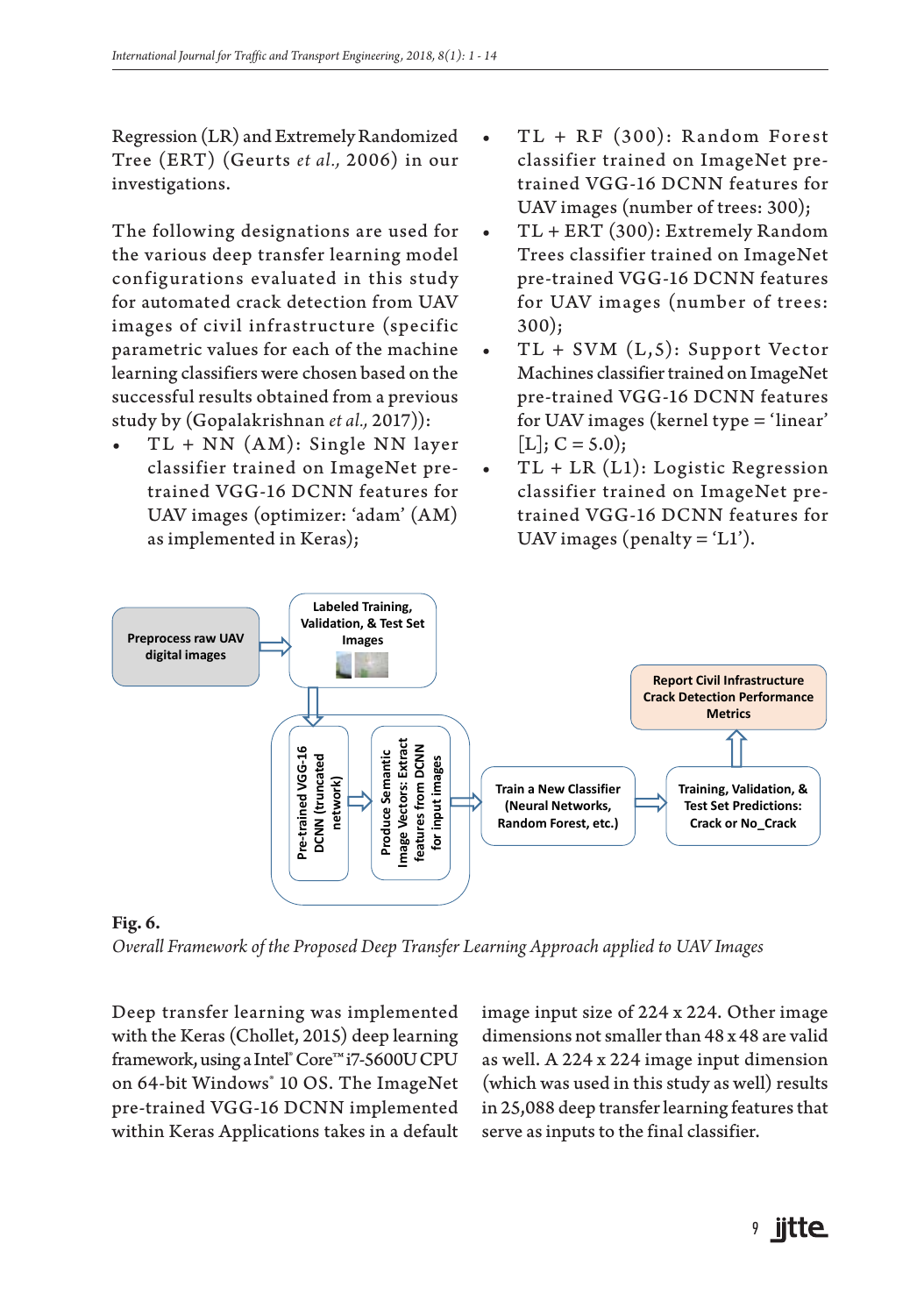For the single-layer NN classifier implemented in Keras, 256 neurons were used in the hidden layer and a dropout value of 0.5 was used. The 'relu' activation was used in the hidden layer and 'softmax' activation in the output layer. The image batch size was set to 32 and all models were trained for up to 50 epochs. Among the total number of UAV images (80 with 'crack' label and 50 with 'no\_crack' label), 80% was used for training and validation and the rest 20% were used for testing. Among the 80% of the images dataset used for training and validation, 10% was used for validation alone. The early stopping criteria was used with the final model being the one with low validation loss. Traces of training and validation accuracy and loss (average categorical cross-entropy error) during the training of single-layer NN classifier (optimizer: 'adam') with ImageNet pre-trained VGG-16 DCNN deep image features are shown in Fig. 7.



#### **Fig. 7.**

*Training and Validation Accuracy (top) and Loss (bottom) during Training Single-layer Neural Network (NN) with Pre-trained Deep Learning Model Semantic vectors (x-axis represents Epochs and y-axis represents Accuracy in the Top Figure and Loss in the Bottom Figure, respectively)*

Standard implementations in 'scikit-learn' machine learning library in Python were used for all other classifiers. A comparison of pavement crack detection results using various deep transfer learning models is presented in Table 1. Classification performance metrics include the accuracy, precision, recall, F1-score and Cohen's Kappa score (Blackman and Koval, 2000).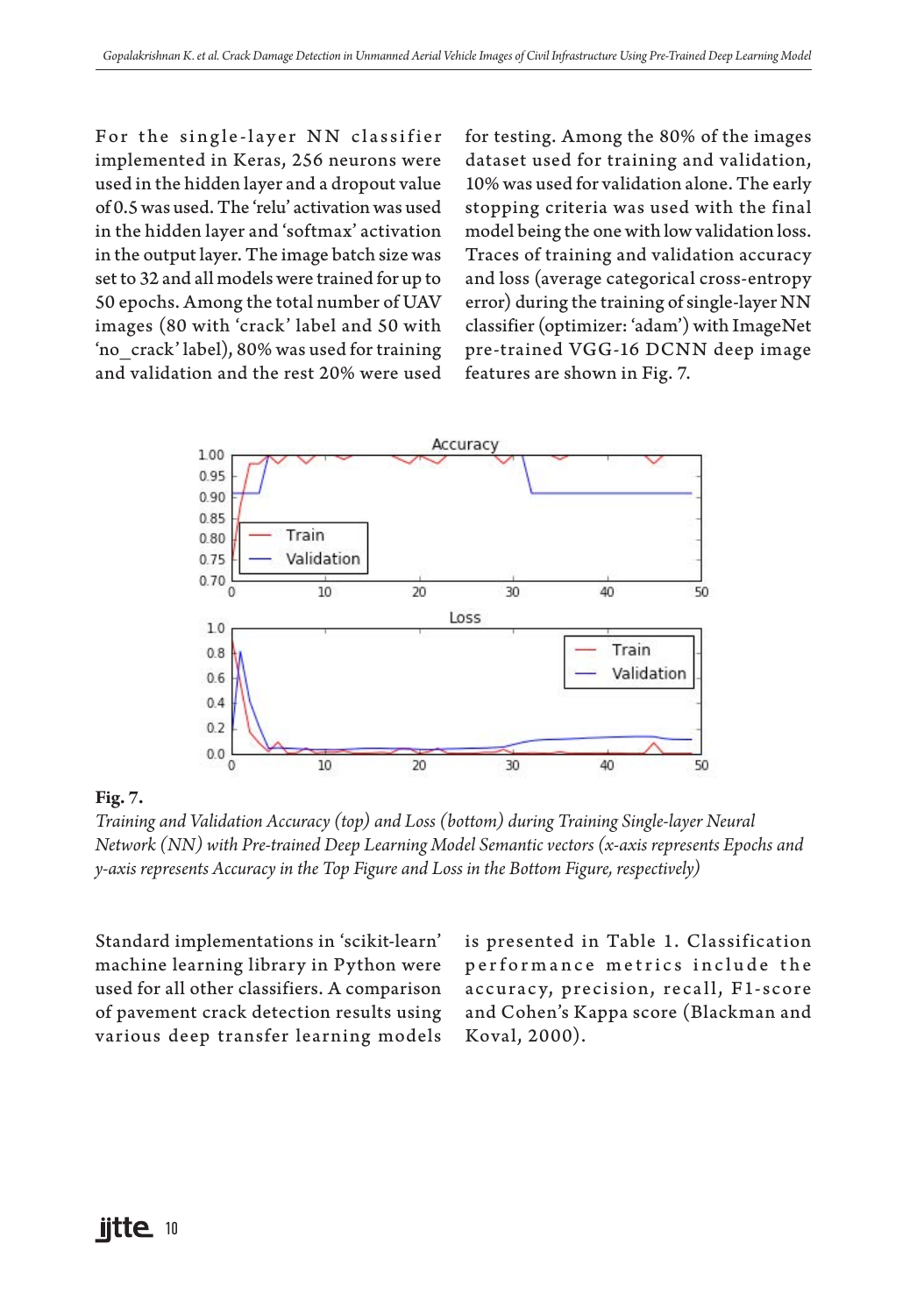#### **Table 1**

| Comparison of Crack Detection Results on UAV Test Set Images of Civil Infrastructure using Pre-trained |  |
|--------------------------------------------------------------------------------------------------------|--|
| Deep Learning Model with Various Final Classifiers                                                     |  |

| <b>Final Classifier</b>                    | Model             | Accuracy | Precision | Recall | F1-score | Cohen's<br>Kappa Score |
|--------------------------------------------|-------------------|----------|-----------|--------|----------|------------------------|
| Single-layer Neural<br>Network (NN)        | $TL + NN(AM)$     | 0.89     | 0.91      | 0.89   | 0.89     | 0.788                  |
| Random<br>$\text{Forest}(\text{RF})$       | $TL + RF(300)$    | 0.86     | 0.86      | 0.86   | 0.85     | 0.622                  |
| <b>Extremely Randomized</b><br>Trees (ERT) | $TL + ERT(300)$   | 0.82     | 0.87      | 0.82   | 0.82     | 0.650                  |
| <b>Support Vector</b><br>Machine (SVM)     | $TL + SVM (L, 5)$ | 0.75     | 0.84      | 0.75   | 0.74     | 0.515                  |
| Logistic<br><b>Regression</b> (LR)         | $TL + LR (L1)$    | 0.89     | 0.91      | 0.89   | 0.89     | 0.788                  |

Among these 5 classifiers, the single-layer NN classifier (with Adam optimizer) and logistic regression classifiers (penalty = 'L1') trained on ImageNet pre-trained VGG-16 DCNN features yielded the

best performance, followed by RF and ERT classifiers. This result is further confirmed by the Area-Under-the-ROC-Curve (AUC) values for the different classifiers in Fig. 8.



**Fig. 8.** *Comparison of Area-Under-the-ROC-Curve Values*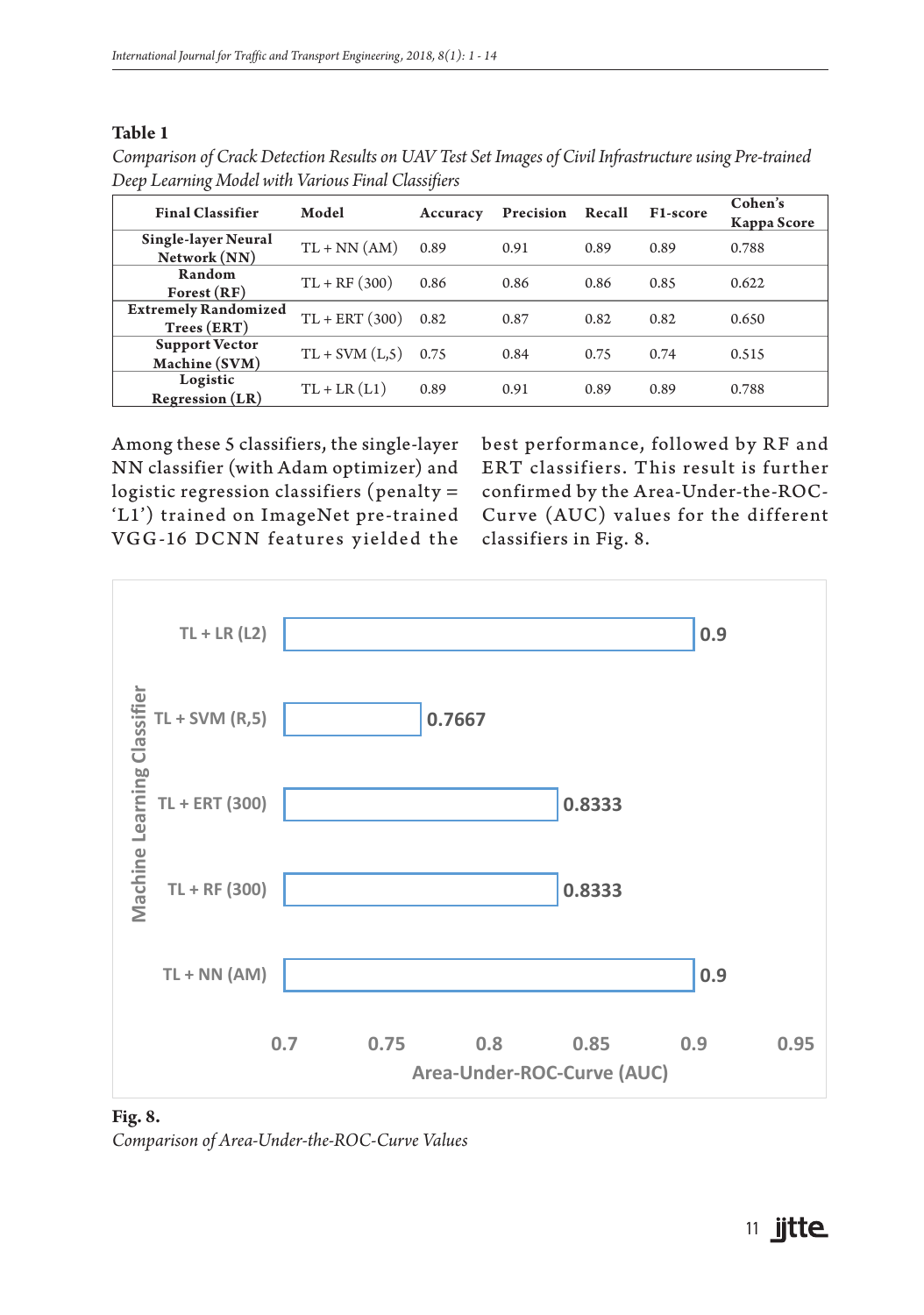## 4. Conclusions

In this paper, we explored and evaluated the deep transfer learning approach, *viz.*, use deep learning models trained on "big data" image datasets (ImageNet) and "transfer" their learning ability to automatic crack detection from complex UAV images of civil infrastructure systems. A single-layer neural network classifier and logistic regression classifier trained on ImageNet pre-trained VGG-16 DCNN features yielded the best performance. The results show that the proposed method can rapidly and easily achieve up to 90% accuracy in finding cracks in realistic situations without any augmentation and preprocessing.

Our future research efforts will focus on addressing the following challenges:

- Since there is no publicly available big UAV images dataset of civil infrastructure systems, or the available big image datasets (such as ImageNet) have low contextual similarity with our images of interest, we will try to develop a module for collecting and preprocessing UAV images in order to create a well-organized, clean and big dataset of images for predictive analysis;
- We'll extend our classification algorithm to include object detection which makes it possible to detect cracks and crop the crack region and send it for further image processing instead of having the whole image in the memory;
- Explore other classification methods with or without the use of pre-trained deep learning models to continuously improve the algorithms;
- Extend our algorithms to detect and classify other types of defects such as corrosion, dents, etc.;
- Combining our UAV based deep learning algorithms with big data techniques such as Hadoop, MapReduce to handle complex computing;
- Use of these deep learning techniques on data obtained not just from a HD camera, but also from infrared thermal cameras and 3D rendered models obtained from LiDAR scanners and photogrammetry would be a major breakthrough in identifying defects of various types and dimensions from UAV images of civil infrastructure systems.

## Acknowledgements

This work is supported in part by the following grants: AFOSR award FA9550- 12-1-0458; NIST award 70NANB14H012; NSF award CCF-1409601; DOE awards DE-SC0007456, DE-SC0014330.

## References

Agrawal, A.; Choudhary, A. 2016. Perspective: Materials informatics and big data: Realization of the "fourth paradigm" of science in materials science, *APL Materials*  $4(5): 1-9.$ 

ASCE. 2017. American Society of Civil Engineers (ASCE) 2017 Infrastructure Report Card: Roads. Available from internet: < https://ww w. infrastructurereportcard.org/>.

Bai, S. 2017. Growing random forest on deep convolutional neural networks for scene categorization, *Expert Systems with Applications* 71: 279–287.

Bar, Y., Diamant, I., Wolf, L., Lieberman, S., Konen, E., Greenspan, H., 2015. Chest pathology detection using deep learning with non-medical training. *In Proceedings of the IEEE 12th International Symposium on Biomedical Imaging (ISBI)*, 294–297.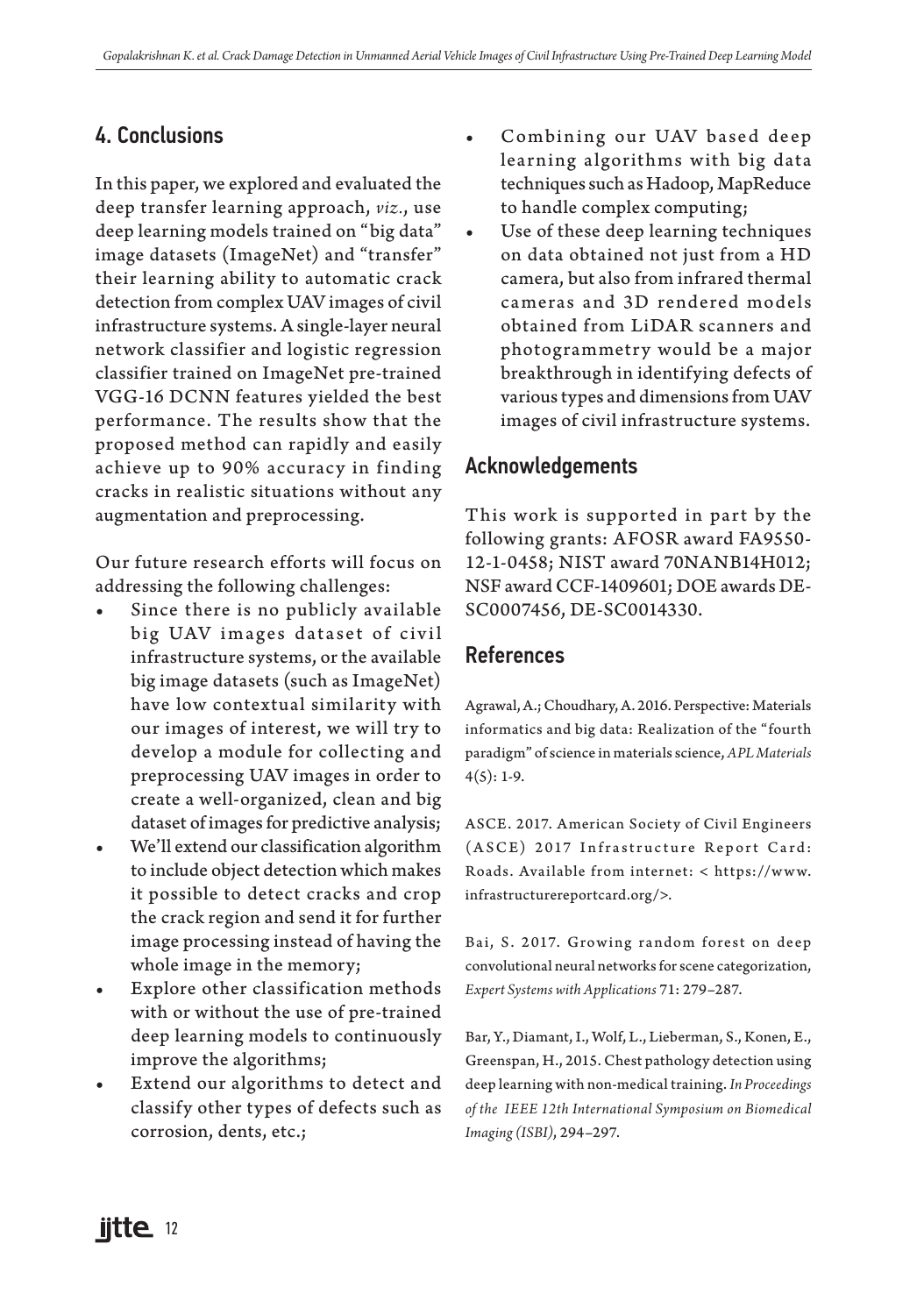Carrio, A.; Sampedro, C.; Rodriguez-Ramos, A.; Campoy, P. 2017. A Review of Deep Learning Methods and Applications for Unmanned Aerial Vehicles, *Journal of Sensors* 2017(3296874): 1-13.

Chollet, F. 2015. keras. GitHub. Available from internet: < https://keras.io/>.

Deng, J.; Dong, W.; Socher, R.; Li, L.; Li, K.; Fei-fei, L. 2009. Imagenet: A large-scale hierarchical image database. In *Proceedings of the 2009 IEEE Conference on Computer Vision and Pattern Recognition (CVPR)*, 248-255.

Ellenberg, A.; Kontsos, A.; Bartoli, I.; Pradhan, A. 2014. Masonry Crack Detection Application of an Unmanned Aerial Vehicle. In *Proceedings of the 2014 International Conference on Computing in Civil and Building Engineering*, 1788–1795.

Floreano, D.; Wood, R.J. 2015. Science, technology and the future of small autonomous drones, *Nature* 521: 460–466.

Geurts, P.; Ernst, D.; Wehenkel, L. 2006. Extremely randomized trees, *Machine Learning* 63: 3–42.

Goh, H.; Thome, N.; Cord, M.; Lim, J.H. 2014. Learning Deep Hierarchical Visual Feature Coding, *IEEE Transactions on Neural Networks and Learning Systems* 25: 2212–2225.

Gopalakrishnan, K.; Khaitan, S.K.; Choudhary, A.; Agrawal, A. 2017. Deep Convolutional Neural Networks with transfer learning for computer vision-based datadriven pavement distress detection, *Construction and Building Materials* 157: 322–330.

Hinton, G.E.; Osindero, S.; Teh, Y.-W. 2006. A Fast Learning Algorithm for Deep Belief Nets, *Neural Computing* 18: 1527–1554.

Lee, J.; Wang, J.; Crandall, D.; Šabanović, S.; Fox, G. 2017. Real-Time, Cloud-Based Object Detection for Unmanned Aerial Vehicles. In *Proceedings of the 2017 First IEEE International Conference on Robotic Computing (IRC),* 36–43.

Liu, W.; Wang, Z.; Liu, X.; Zeng, N.; Liu, Y.; Alsaadi, F.E. 2017. A survey of deep neural network architectures and their applications, *Neurocomputing* 234: 11–26.

Pal, S.; 2016. Transfer Learning and Fine Tuning for Cross Domain Image Classification with Keras. GitHub. Available from internet: < https://github.com/sujitpal/ fttl-with-keras>.

Pereira, F.C.; Pereira, C.E. 2015. Embedded Image Processing Systems for Automatic Recognition of Cracks using UAVs. In *Proceedings of the 2nd IFAC Conference on Embedded Systems, Computer Intelligence and Telematics (CESCIT 2015)*, 16–21.

Sankarasrinivasan, S.; Balasubramanian, E.; Karthik, K.; Chandrasekar, U.; Gupta, R. 2015. Health Monitoring of Civil Structures with Integrated UAV and Image Processing System. In *Proceedings of the Eleventh International Conference on Image and Signal Processing (ICISP 2015)*, 508–515.

Sarkar, S.; Reddy, K.; Giering, M.; Gurvich, M. 2016. Deep Learning for Structural Health Monitoring: A Damage Characterization Application. In *Proceedings of the Annual Conference of the Prognostics and Health Management Society*, 1-7.

Shin, H.-C.; Roth, H.R.; Gao, M.; Lu, L.; Xu, Z.; Nogues, I.; Yao, J.; Mollura, D.; Summers, R.M. 2016. Deep convolutional neural networks for computer-aided detection: CNN architectures, dataset characteristics and transfer learning, *IEEE transactions on medical imaging* 35: 1285–1298.